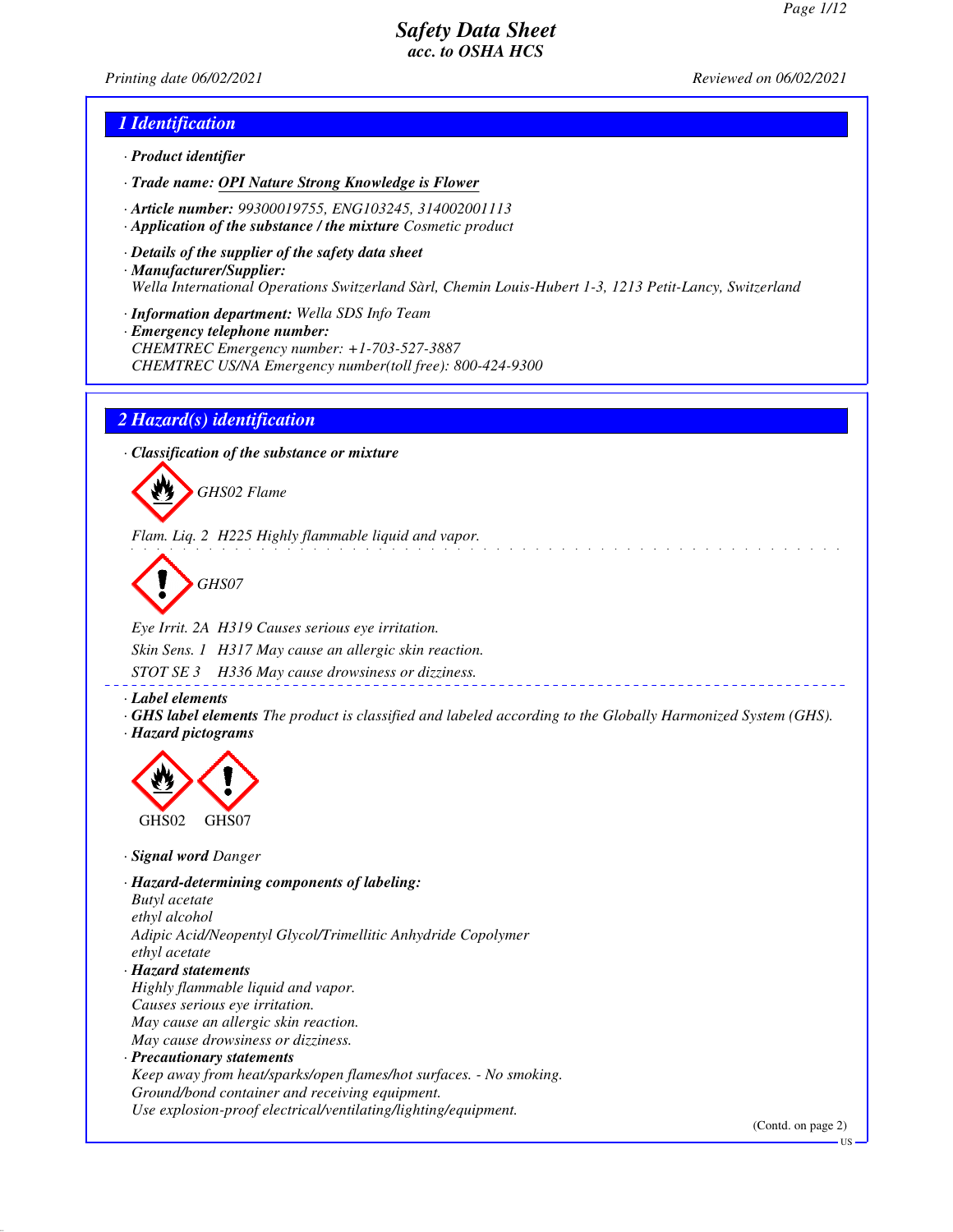*Printing date 06/02/2021 Reviewed on 06/02/2021*

#### *Trade name: OPI Nature Strong Knowledge is Flower*

(Contd. of page 1) *Use only non-sparking tools. Take precautionary measures against static discharge. Avoid breathing dust/fume/gas/mist/vapors/spray Wash thoroughly after handling. Use only outdoors or in a well-ventilated area. Contaminated work clothing must not be allowed out of the workplace. Wear protective gloves/protective clothing/eye protection/face protection. If on skin (or hair): Take off immediately all contaminated clothing. Rinse skin with water/shower. IF INHALED: Remove person to fresh air and keep comfortable for breathing. If in eyes: Rinse cautiously with water for several minutes. Remove contact lenses, if present and easy to do. Continue rinsing. Call a poison center/doctor if you feel unwell. Specific treatment (see on this label). If skin irritation or rash occurs: Get medical advice/attention. If eye irritation persists: Get medical advice/attention. Wash contaminated clothing before reuse. In case of fire: Use for extinction: CO2, powder or water spray. Store in a well-ventilated place. Keep container tightly closed. Store in a well-ventilated place. Keep cool. Store locked up. Dispose of contents/container in accordance with local/regional/national/international regulations. · Other hazards · Results of PBT and vPvB assessment · PBT: Not applicable.*

*· vPvB: Not applicable.*

### *3 Composition/information on ingredients*

*· Chemical characterization: Mixtures*

*· Description: Mixture of the substances listed below with nonhazardous additions.*

| $\cdot$ Dangerous components: |                                                                         |                     |
|-------------------------------|-------------------------------------------------------------------------|---------------------|
|                               | 123-86-4 Butyl acetate                                                  | $>$ 25-≤50%         |
|                               | $141-78-6$ ethyl acetate                                                | $≥20-≤25%$          |
|                               | 9004-70-0 Nitrocellulose                                                | > $10$ -≤25%        |
|                               | 28407-73-0 Adipic Acid/Neopentyl Glycol/Trimellitic Anhydride Copolymer | $>2.5-10\%$         |
|                               | $\sqrt{64-17-5}$ ethyl alcohol                                          | $>2.5-10\%$         |
|                               | 13463-67-7 titanium dioxide                                             | $\geq 0.1 - 52.5\%$ |

## *4 First-aid measures*

- *· Description of first aid measures*
- *· General information: Immediately remove any clothing soiled by the product.*
- *· After inhalation:*
- *Supply fresh air and to be sure call for a doctor.*
- *In case of unconsciousness place patient stably in side position for transportation.*
- *· After skin contact: Immediately wash with water and soap and rinse thoroughly.*
- *· After eye contact:*

*Rinse opened eye for several minutes under running water. If symptoms persist, consult a doctor.*

*· After swallowing: If symptoms persist consult doctor.*

(Contd. on page 3)

US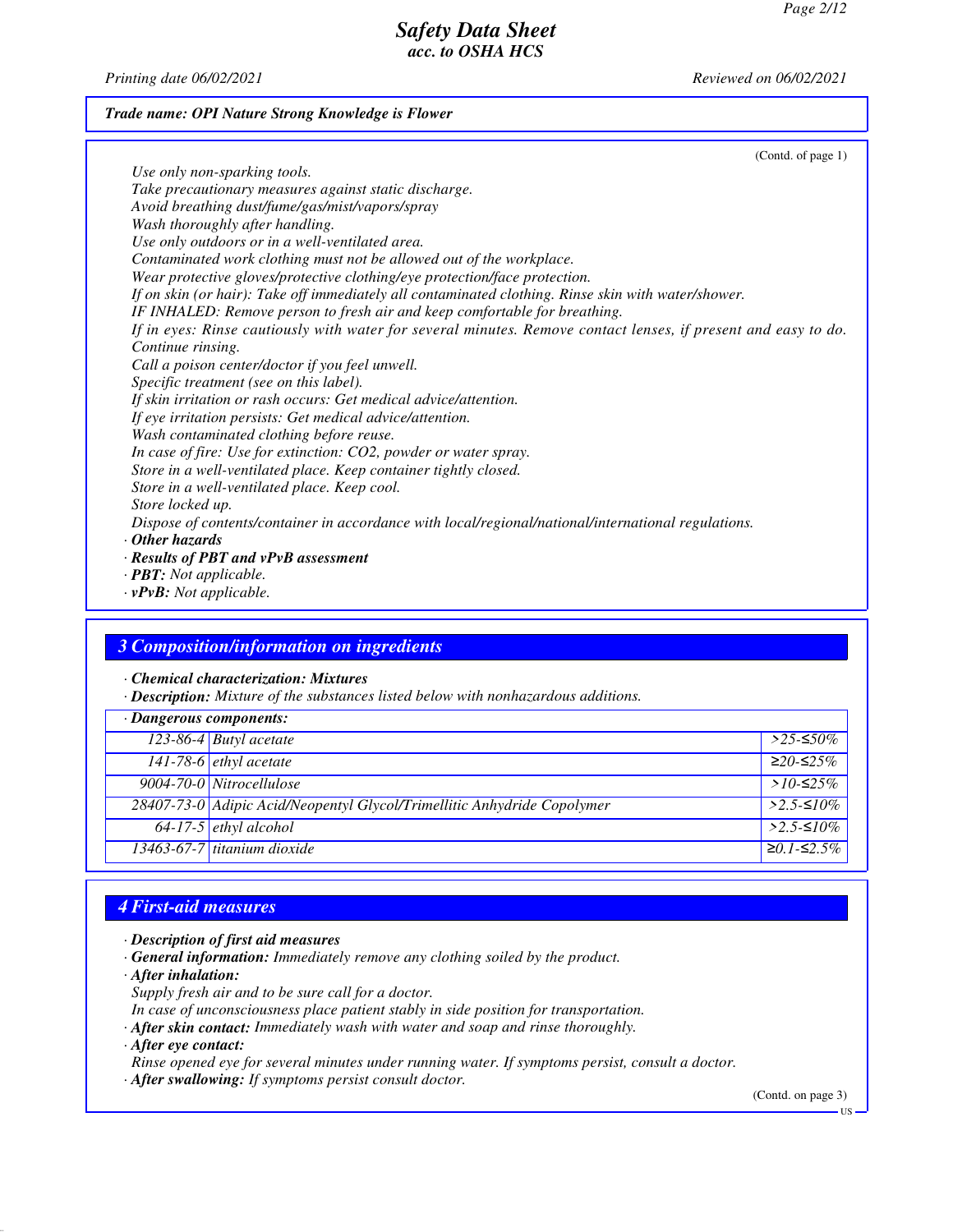(Contd. of page 2)

US

## *Safety Data Sheet acc. to OSHA HCS*

*Printing date 06/02/2021 Reviewed on 06/02/2021*

#### *Trade name: OPI Nature Strong Knowledge is Flower*

- *· Information for doctor:*
- *· Most important symptoms and effects, both acute and delayed No further relevant information available.*
- *· Indication of any immediate medical attention and special treatment needed*
- *No further relevant information available.*

## *5 Fire-fighting measures*

- *· Extinguishing media*
- *· Suitable extinguishing agents:*
- *CO2, extinguishing powder or water spray. Fight larger fires with water spray or alcohol resistant foam.*
- *· Special hazards arising from the substance or mixture No further relevant information available.*
- *· Advice for firefighters*
- *· Protective equipment: No special measures required.*

### *6 Accidental release measures*

- *· Personal precautions, protective equipment and emergency procedures Wear protective equipment. Keep unprotected persons away.*
- *· Environmental precautions: Dilute with plenty of water.*
- *Do not allow to enter sewers/ surface or ground water.*
- *· Methods and material for containment and cleaning up: Absorb with liquid-binding material (sand, diatomite, acid binders, universal binders, sawdust). Dispose contaminated material as waste according to item 13. Ensure adequate ventilation.*
- *· Reference to other sections See Section 7 for information on safe handling. See Section 8 for information on personal protection equipment. See Section 13 for disposal information.*
- *· Protective Action Criteria for Chemicals*

| $\cdot$ PAC-1:   |                                             |                                   |
|------------------|---------------------------------------------|-----------------------------------|
|                  | $\overline{123-86} - 4$ Butyl acetate       | 5 ppm                             |
|                  | $\overline{141}$ -78-6 <i>ethyl</i> acetate | $\overline{1,200}$ ppm            |
|                  | $64-17-5$ ethyl alcohol                     | 1,800 ppm                         |
|                  | 13463-67-7 titanium dioxide                 | $\overline{30}$ mg/m <sup>3</sup> |
|                  | $\overline{67-63-0}$ isopropyl alcohol      | $\overline{400}$ ppm              |
|                  | 1309-37-1 Iron Oxides (CI 77491)            | $\overline{15}$ mg/m <sup>3</sup> |
|                  | $123-42-2$ 4-hydroxy-4-methylpentan-2-one   | 150 ppm                           |
|                  | $66-25-1$ hexanal                           | $6$ ppm                           |
|                  | 7727-43-7 barium sulfate                    | $15$ mg/m <sup>3</sup>            |
|                  | 7664-38-2 Phosphoric Acid                   | 3 mg/m <sup>3</sup>               |
|                  | 71-36-3 $n$ -Butyl alcohol                  | $\overline{60}$ ppm               |
| 7631-86-9 Silica |                                             | $\overline{18}$ mg/m <sup>3</sup> |
| $\cdot$ PAC-2:   |                                             |                                   |
|                  | $123-86-4$ Butyl acetate                    | $200$ ppm                         |
|                  | $\overline{141}$ -78-6 <i>ethyl</i> acetate | 1,700 ppm                         |
|                  | $64-17-5$ ethyl alcohol                     | $3300*$ ppm                       |
|                  |                                             | (Contd. on page 4)                |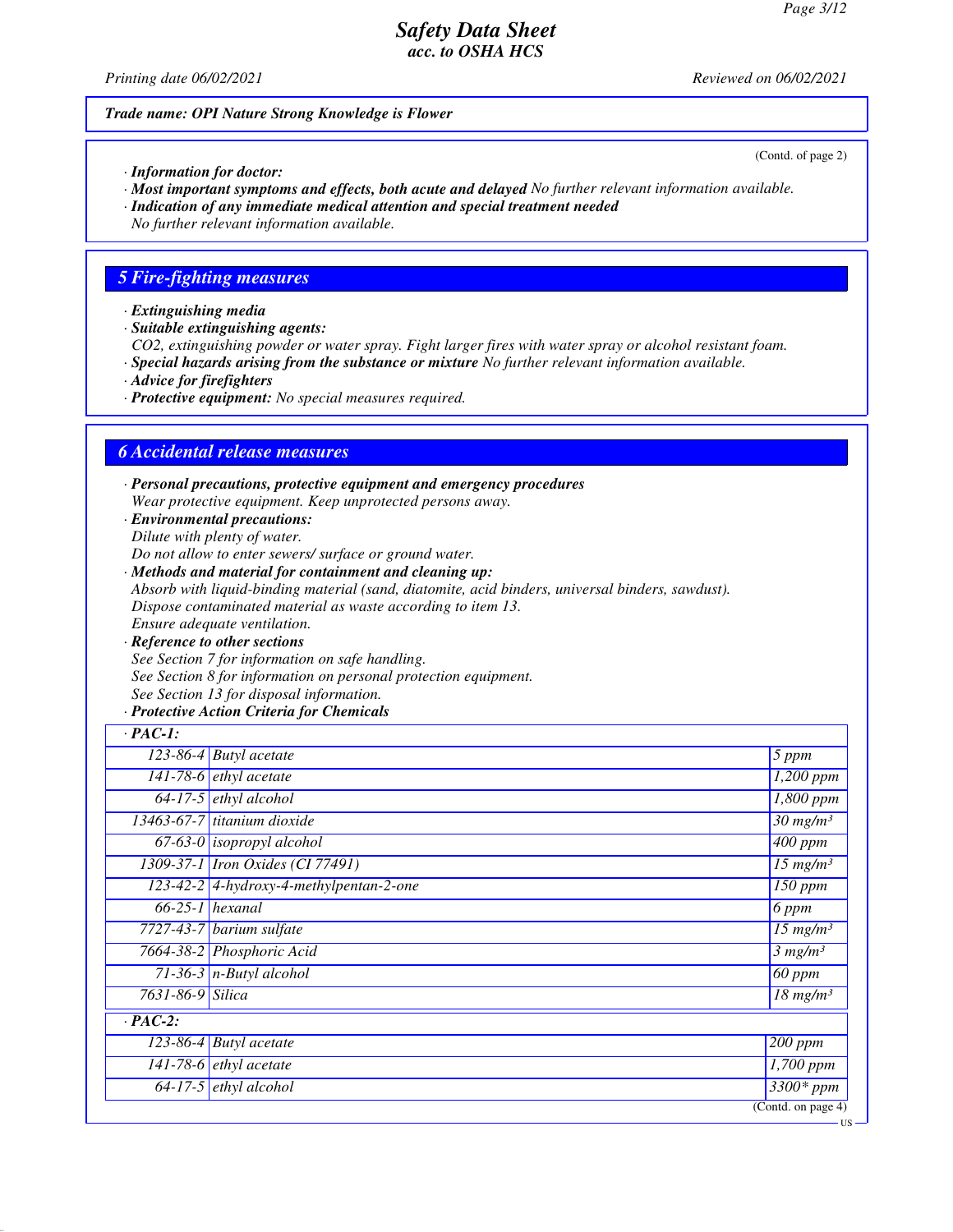*Printing date 06/02/2021 Reviewed on 06/02/2021*

#### *Trade name: OPI Nature Strong Knowledge is Flower*

|                      |                                         | (Contd. of page 3)                 |
|----------------------|-----------------------------------------|------------------------------------|
|                      | 13463-67-7 titanium dioxide             | $330$ mg/m <sup>3</sup>            |
|                      | $67-63-0$ isopropyl alcohol             | $2000*$ ppm                        |
|                      | 1309-37-1 <i>Iron Oxides</i> (CI 77491) | $360$ mg/m <sup>3</sup>            |
|                      | 123-42-2 4-hydroxy-4-methylpentan-2-one | 350 ppm                            |
|                      | $66-25-1$ hexanal                       | $66$ ppm                           |
|                      | $7727-43-7$ barium sulfate              | $170$ mg/m <sup>3</sup>            |
|                      | 7664-38-2 Phosphoric Acid               | $\frac{30 \text{ mg}}{m}$          |
|                      | $71-36-3$ n-Butyl alcohol               | 800 ppm                            |
| 7631-86-9 Silica     |                                         | 740 mg/m $3$                       |
| $\overline{PAC-3}$ : |                                         |                                    |
|                      | $\overline{123-86-4}$ Butyl acetate     | $3000*$ ppm                        |
|                      | 141-78-6 $ethyl$ acetate                | $10000**$ ppm                      |
|                      | $64-17-5$ ethyl alcohol                 | $15000*$ ppm                       |
|                      | 13463-67-7 titanium dioxide             | $2,000$ mg/m <sup>3</sup>          |
|                      | $67-63-0$ isopropyl alcohol             | $12000**$ ppm                      |
|                      | 1309-37-1 <i>Iron Oxides</i> (CI 77491) | $2,200$ mg/m <sup>3</sup>          |
|                      | 123-42-2 4-hydroxy-4-methylpentan-2-one | $\overline{2100*ppm}$              |
|                      | $66-25-1$ hexanal                       | 86 ppm                             |
|                      | $7727-43-7$ barium sulfate              | $\overline{990}$ mg/m <sup>3</sup> |
|                      | 7664-38-2 Phosphoric Acid               | $\overline{150}$ mg/m <sup>3</sup> |
|                      | $71-36-3$ n-Butyl alcohol               | 8000** ppm                         |
| 7631-86-9 Silica     |                                         | $\frac{4,500 \text{ mg}}{m^3}$     |

## *7 Handling and storage*

*· Handling:*

- *· Precautions for safe handling Ensure good ventilation/exhaustion at the workplace. Prevent formation of aerosols. · Information about protection against explosions and fires:*
- *Keep ignition sources away Do not smoke. Protect against electrostatic charges.*
- *· Conditions for safe storage, including any incompatibilities · Storage:*
- *· Requirements to be met by storerooms and receptacles: Store in a cool location.*
- *· Information about storage in one common storage facility: Not required.*
- *· Further information about storage conditions: Keep receptacle tightly sealed. Store in cool, dry conditions in well sealed receptacles.*

*· Storage class: 3* 

*· Specific end use(s) No further relevant information available.*

## *8 Exposure controls/personal protection*

*· Additional information about design of technical systems: No further data; see item 7.*

(Contd. on page 5)

US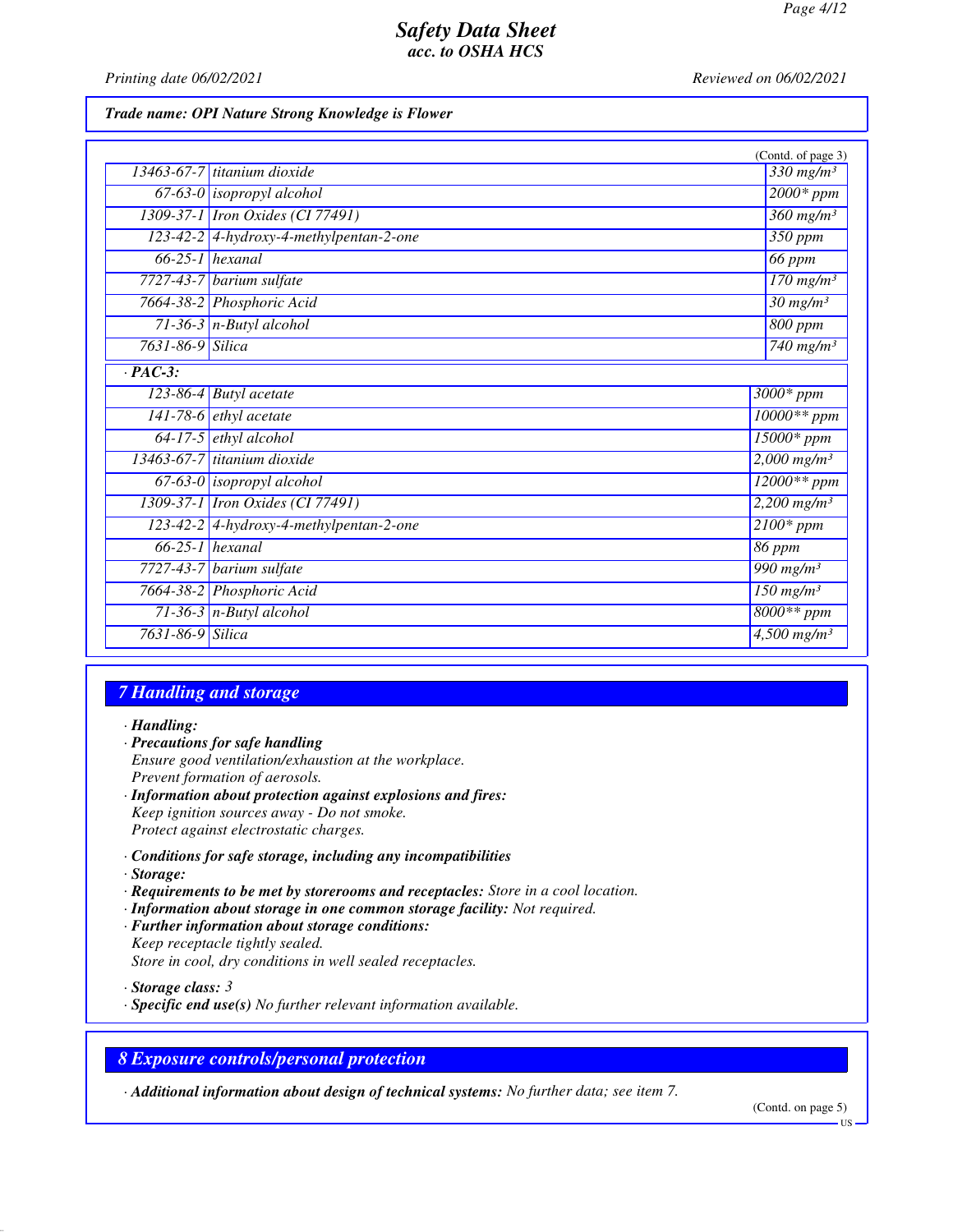**TIC** 

## *Safety Data Sheet acc. to OSHA HCS*

*Trade name: OPI Nature Strong Knowledge is Flower*

*Printing date 06/02/2021 Reviewed on 06/02/2021*

# (Contd. of page 4) *· Control parameters · Components with limit values that require monitoring at the workplace: The following constituents are the only constituents of the product which have a PEL, TLV or other recommended exposure limit. At this time, the other constituents have no known exposure limits. 123-86-4 Butyl acetate PEL Long-term value: 710 mg/m³, 150 ppm REL Short-term value: 950 mg/m³, 200 ppm Long-term value: 710 mg/m³, 150 ppm TLV Short-term value: 712 mg/m³, 150 ppm Long-term value: 238 mg/m³, 50 ppm 141-78-6 ethyl acetate PEL Long-term value: 1400 mg/m³, 400 ppm REL Long-term value: 1400 mg/m³, 400 ppm TLV Long-term value: 1440 mg/m³, 400 ppm 64-17-5 ethyl alcohol PEL Long-term value: 1900 mg/m³, 1000 ppm REL Long-term value: 1900 mg/m³, 1000 ppm TLV Short-term value: 1880 mg/m³, 1000 ppm · Additional information: The lists that were valid during the creation were used as basis. · Exposure controls · Personal protective equipment: · General protective and hygienic measures: Keep away from foodstuffs, beverages and feed. Immediately remove all soiled and contaminated clothing. Wash hands before breaks and at the end of work. Avoid contact with the eyes. Avoid contact with the eyes and skin. · Breathing equipment: In case of brief exposure or low pollution use respiratory filter device. In case of intensive or longer exposure use respiratory protective device that is independent of circulating air. · Protection of hands: Protective gloves The glove material has to be impermeable and resistant to the product/ the substance/ the preparation. Due to missing tests no recommendation to the glove material can be given for the product/ the preparation/ the chemical mixture. Selection of the glove material on consideration of the penetration times, rates of diffusion and the degradation · Material of gloves The selection of the suitable gloves does not only depend on the material, but also on further marks of quality and varies from manufacturer to manufacturer. As the product is a preparation of several substances, the resistance of the glove material can not be calculated in advance and has therefore to be checked prior to the application. · Penetration time of glove material The exact break through time has to be found out by the manufacturer of the protective gloves and has to be observed.* (Contd. on page 6)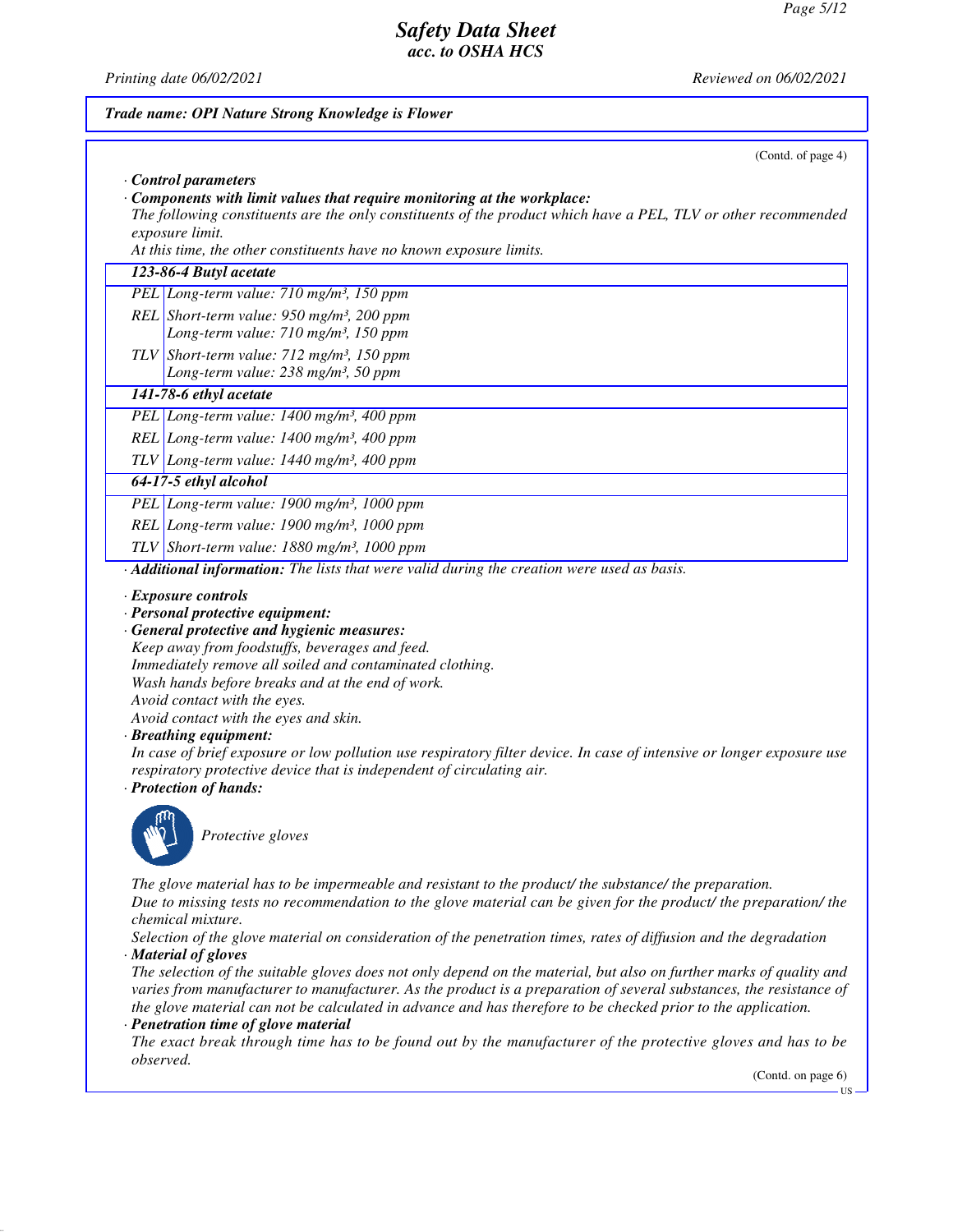(Contd. of page 5)

US

### *Safety Data Sheet acc. to OSHA HCS*

*Printing date 06/02/2021 Reviewed on 06/02/2021*

*Trade name: OPI Nature Strong Knowledge is Flower*

*· Eye protection:*



*Tightly sealed goggles*

## *9 Physical and chemical properties · Information on basic physical and chemical properties · General Information · Appearance: Form: Fluid Color: According to product specification · Odor: Characteristic · Odor threshold: Not determined. · pH-value: Not determined. · Change in condition Melting point/Melting range: Undetermined. Boiling point/Boiling range: 77-78 °C (170.6-172.4 °F) · Flash point: -1 °C (30.2 °F) · Flammability (solid, gaseous): Not applicable. · Ignition temperature: 425 °C (797 °F) · Decomposition temperature: Not determined. · Auto igniting: Product is not selfigniting. · Danger of explosion: Product is not explosive. However, formation of explosive air/vapor mixtures are possible. · Explosion limits: Lower: 1.2 Vol % Upper: 11.5 Vol % · Vapor pressure at 20 °C (68 °F): 97 hPa (72.8 mm Hg) · Density: Not determined. · Relative density Not determined. · Vapor density Not determined. <i>·* Evaporation rate *· Solubility in / Miscibility with Water: Fully miscible. · Partition coefficient (n-octanol/water): Not determined. · Viscosity: Dynamic: Not determined. Kinematic: Not determined. · Solvent content: Organic solvents: 71.1 % VOC content: 71.13 % 711.3 g/l / 5.94 lb/gal* (Contd. on page 7)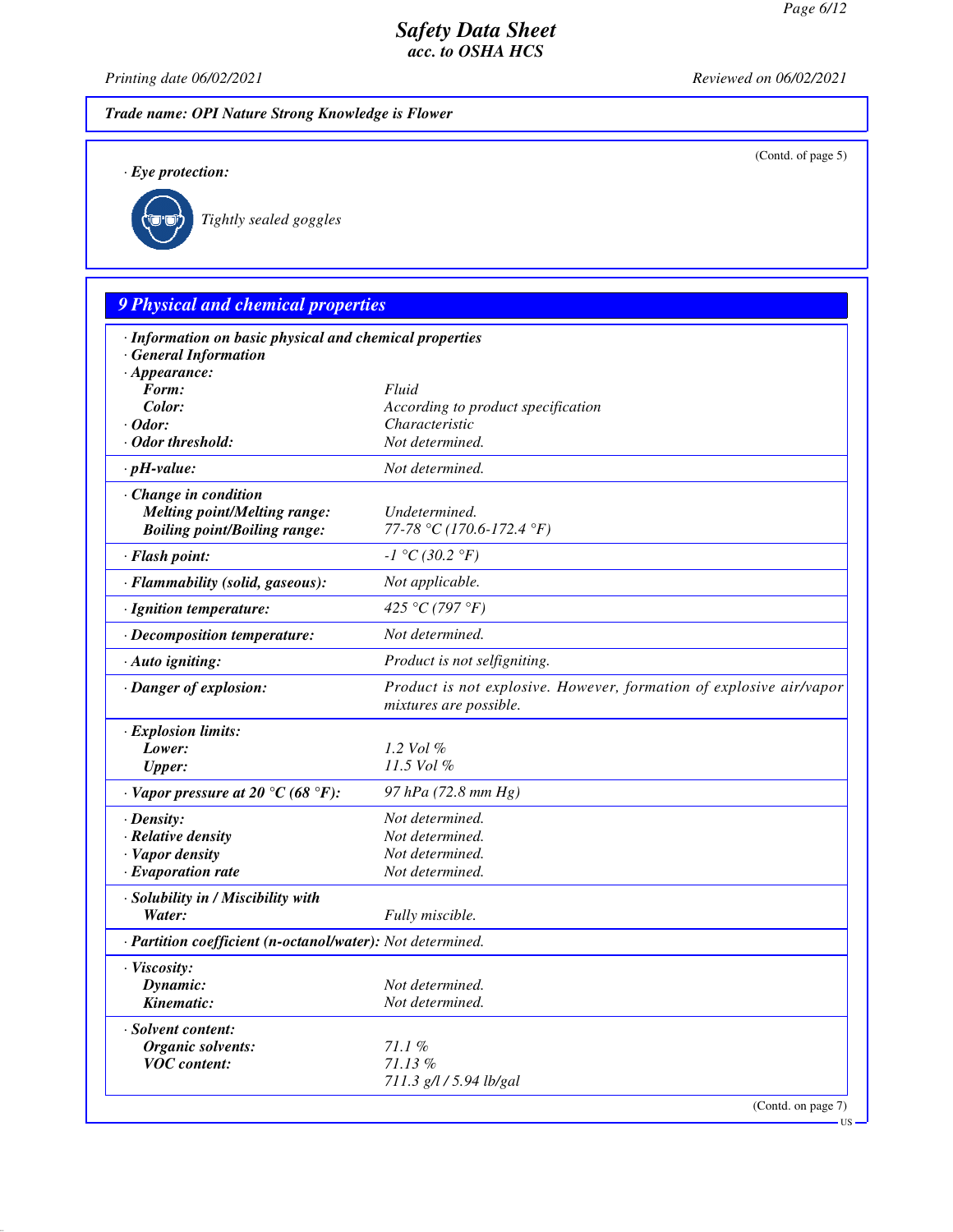(Contd. of page 6)

## *Safety Data Sheet acc. to OSHA HCS*

*Printing date 06/02/2021 Reviewed on 06/02/2021*

*Trade name: OPI Nature Strong Knowledge is Flower*

*Solids content: 13.3 %*

*· Other information No further relevant information available.*

### *10 Stability and reactivity*

*· Reactivity No further relevant information available.*

*· Chemical stability*

*· Thermal decomposition / conditions to be avoided: No decomposition if used according to specifications.*

*· Possibility of hazardous reactions No dangerous reactions known.*

*· Conditions to avoid No further relevant information available.*

*· Incompatible materials: No further relevant information available.*

*· Hazardous decomposition products: No dangerous decomposition products known.*

#### *11 Toxicological information*

*· Information on toxicological effects*

*· Acute toxicity:*

*· LD/LC50 values that are relevant for classification:*

| · LD/LC50 raines mai are reieram for classification. |      |                                                            |
|------------------------------------------------------|------|------------------------------------------------------------|
| 123-86-4 Butyl acetate                               |      |                                                            |
| Oral                                                 | LD50 | $13,100$ mg/kg (rat)                                       |
| Dermal                                               | LD50 | $>$ 5,000 mg/kg (rabbit)                                   |
|                                                      |      | Inhalative LC50/4 h $>21$ mg/l (rat)                       |
| 141-78-6 ethyl acetate                               |      |                                                            |
| Oral                                                 | LD50 | $5,620$ mg/kg (rabbit)                                     |
|                                                      |      | Inhalative $LC50/4 h$ 1,600 mg/l (rat)                     |
| 64-17-5 ethyl alcohol                                |      |                                                            |
| Oral                                                 | LD50 | $10,470$ mg/kg (rat) (bw (OECD 401))                       |
|                                                      |      | Inhalative LC50/4 h 116.9 mg/l (rat) (air (//OECD 403))    |
| 13463-67-7 titanium dioxide                          |      |                                                            |
| Oral                                                 | LD50 | $>5,000$ mg/kg (rat) (bw (OECD 425))                       |
| Dermal                                               | LD50 | $>10,000$ mg/kg (rabbit)                                   |
|                                                      |      | Inhalative $ LCS0/4 h  > 3.43$ mg/l (rat) (air (OECD 403)) |

*· Primary irritant effect:*

*· on the skin: No irritant effect.*

*· on the eye: Irritating effect.*

*· Sensitization: Sensitization possible through skin contact.*

*· Additional toxicological information:*

*The product shows the following dangers according to internally approved calculation methods for preparations: Irritant*

*· Carcinogenic categories*

| $\cdot$ IARC (International Agency for Research on Cancer) |                                  |    |
|------------------------------------------------------------|----------------------------------|----|
|                                                            | $64-17-5$ ethyl alcohol          |    |
|                                                            | 13463-67-7 titanium dioxide      | 2B |
|                                                            | 67-63-0 <i>isopropyl</i> alcohol |    |
|                                                            | (Contd. on page 8)               |    |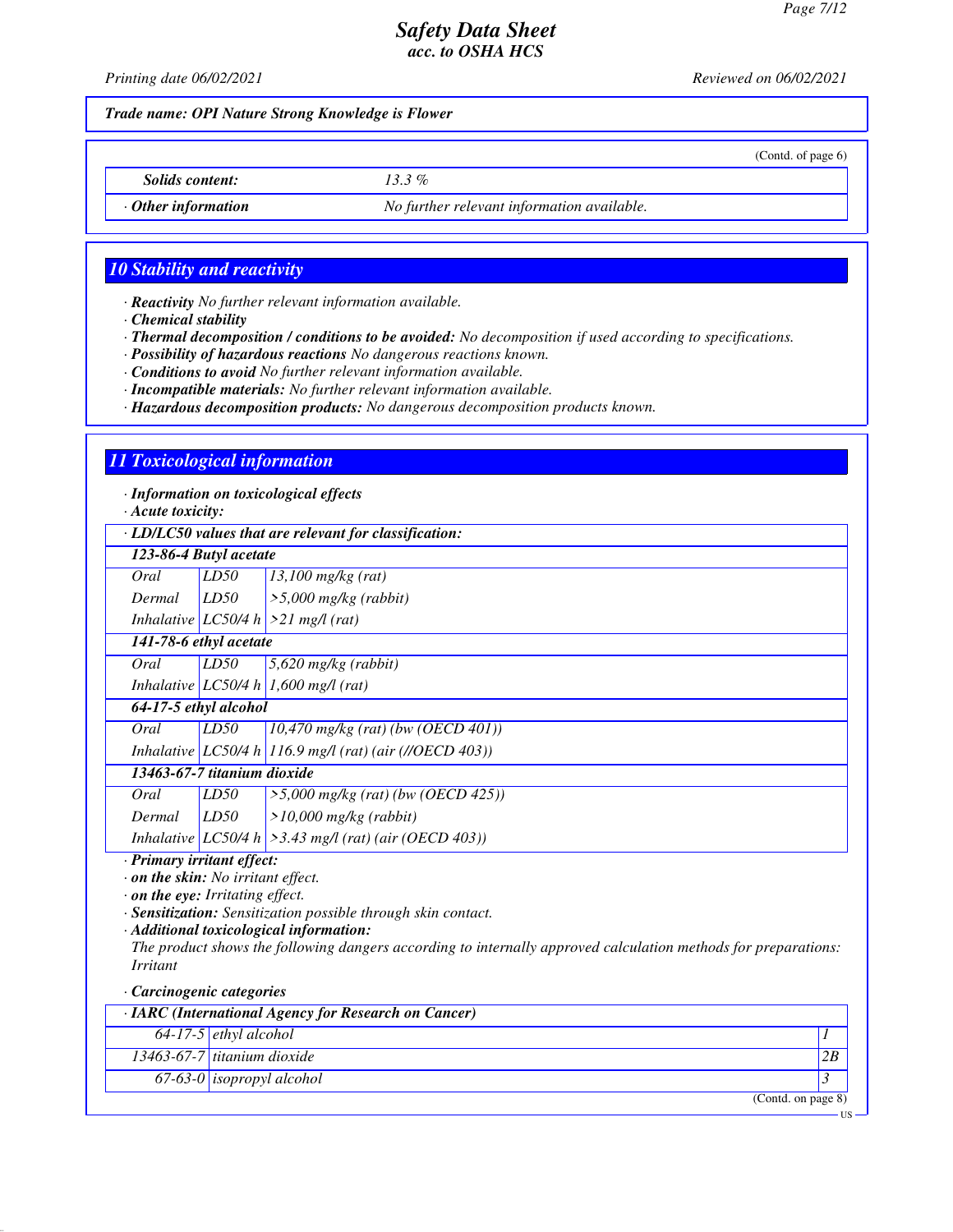(Contd. of page 7)

### *Safety Data Sheet acc. to OSHA HCS*

*Printing date 06/02/2021 Reviewed on 06/02/2021*

### *Trade name: OPI Nature Strong Knowledge is Flower*

| 1309-37-1 <i>Iron Oxides</i> ( <i>CI</i> 77491) |  |
|-------------------------------------------------|--|
|                                                 |  |

*61790-53-2 Diatomaceous earth (Silica-Amorphous) 3* 

*7631-86-9 Silica 3* 

*· NTP (National Toxicology Program)*

*None of the ingredients is listed.*

*· OSHA-Ca (Occupational Safety & Health Administration)*

*None of the ingredients is listed.*

### *12 Ecological information*

*· Toxicity*

- *· Aquatic toxicity: No further relevant information available.*
- *· Persistence and degradability No further relevant information available.*
- *· Behavior in environmental systems:*
- *· Bioaccumulative potential No further relevant information available.*
- *· Mobility in soil No further relevant information available.*
- *· Additional ecological information:*

*· General notes:*

*Water hazard class 2 (Self-assessment): hazardous for water*

*Do not allow product to reach ground water, water course or sewage system.*

*Danger to drinking water if even small quantities leak into the ground.*

- *· Results of PBT and vPvB assessment*
- *· PBT: Not applicable.*
- *· vPvB: Not applicable.*
- *· Other adverse effects No further relevant information available.*

### *13 Disposal considerations*

*· Waste treatment methods*

*· Recommendation:*

*Must not be disposed of together with household garbage. Do not allow product to reach sewage system.*

- *· Uncleaned packagings:*
- *· Recommendation: Disposal must be made according to official regulations.*
- *· Recommended cleansing agent: Water, if necessary with cleansing agents.*

| $\cdot$ UN-Number               |               |  |
|---------------------------------|---------------|--|
| · DOT, IMDG, IATA               | <i>UN1263</i> |  |
| $\cdot$ UN proper shipping name |               |  |
| $\cdot$ DOT                     | Paint         |  |
| $\cdot$ IMDG, IATA              | <b>PAINT</b>  |  |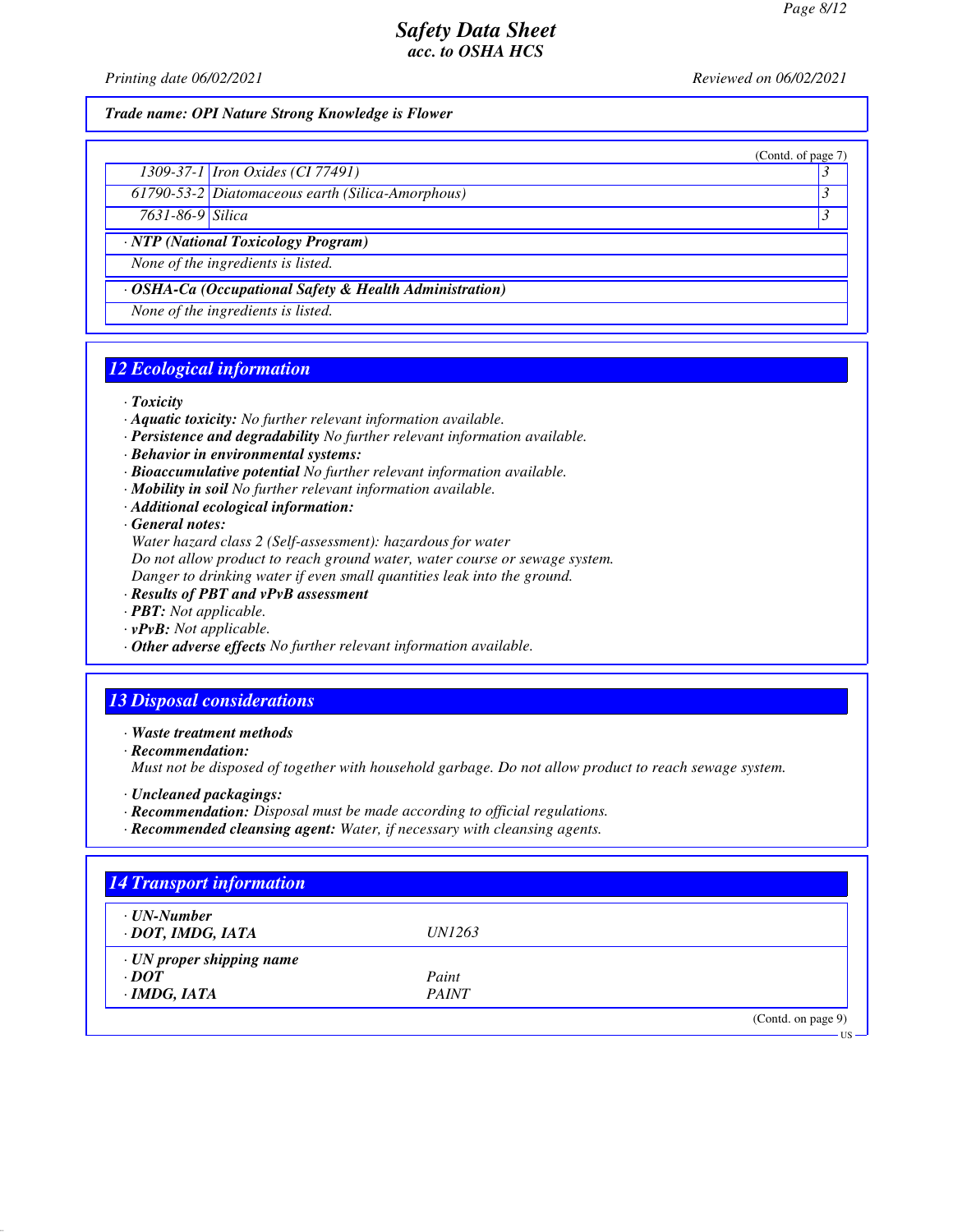*Printing date 06/02/2021 Reviewed on 06/02/2021*

*Trade name: OPI Nature Strong Knowledge is Flower*

|                                                                                     | (Contd. of page 8)                                                                                  |
|-------------------------------------------------------------------------------------|-----------------------------------------------------------------------------------------------------|
| · Transport hazard class(es)                                                        |                                                                                                     |
| $\cdot$ <i>DOT</i>                                                                  |                                                                                                     |
|                                                                                     |                                                                                                     |
|                                                                                     |                                                                                                     |
| $\cdot$ Class                                                                       | 3 Flammable liquids                                                                                 |
| $\cdot$ <i>Label</i>                                                                | 3                                                                                                   |
| ·IMDG, IATA                                                                         |                                                                                                     |
|                                                                                     |                                                                                                     |
| $\cdot$ Class                                                                       | 3 Flammable liquids                                                                                 |
| $\cdot$ <i>Label</i>                                                                | 3                                                                                                   |
| · Packing group<br>· DOT, IMDG, IATA                                                | I                                                                                                   |
| · Environmental hazards:                                                            | Not applicable.                                                                                     |
| · Special precautions for user                                                      | Warning: Flammable liquids                                                                          |
| · Hazard identification number (Kemler code): 33                                    |                                                                                                     |
| · EMS Number:                                                                       | $F-E,S-E$                                                                                           |
| · Stowage Category                                                                  | B                                                                                                   |
| · Transport in bulk according to Annex II of<br><b>MARPOL73/78 and the IBC Code</b> | Not applicable.                                                                                     |
| · Transport/Additional information:                                                 |                                                                                                     |
| $\cdot$ DOT                                                                         |                                                                                                     |
| · Quantity limitations                                                              | On passenger aircraft/rail: 5 L                                                                     |
|                                                                                     | On cargo aircraft only: 60 L                                                                        |
| $\cdot$ IMDG                                                                        |                                                                                                     |
| $\cdot$ Limited quantities (LQ)                                                     | 5L                                                                                                  |
| $\cdot$ Excepted quantities (EQ)                                                    | Code: E2                                                                                            |
|                                                                                     | Maximum net quantity per inner packaging: 30 ml<br>Maximum net quantity per outer packaging: 500 ml |
| · UN "Model Regulation":                                                            | <b>UN 1263 PAINT, 3, II</b>                                                                         |

## *15 Regulatory information*

*· Safety, health and environmental regulations/legislation specific for the substance or mixture No further relevant information available.*

*· Sara*

*· Section 355 (extremely hazardous substances):*

*None of the ingredients is listed.*

*· Section 313 (Specific toxic chemical listings):*

*67-63-0 isopropyl alcohol*

(Contd. on page 10)

US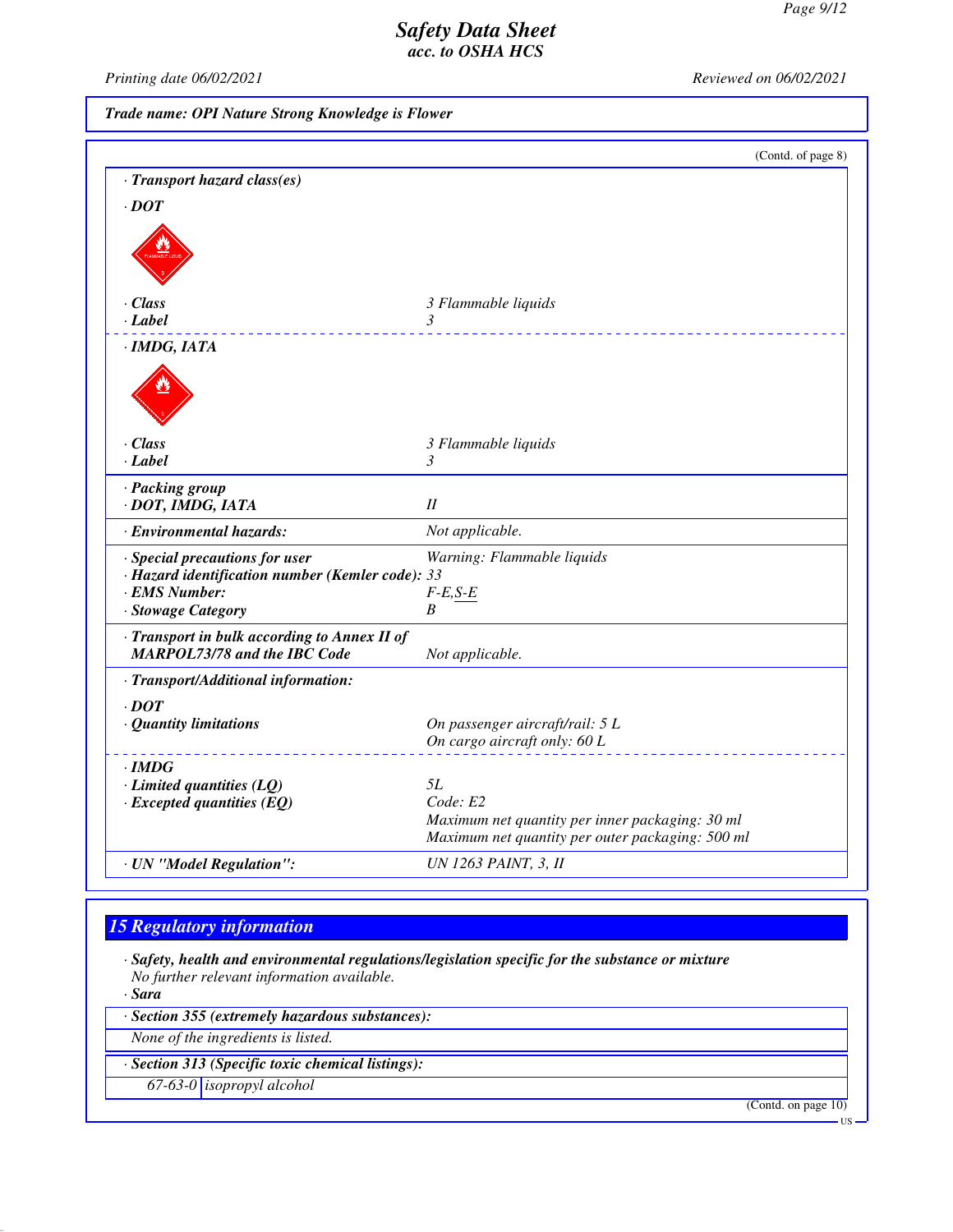*Printing date 06/02/2021 Reviewed on 06/02/2021*

## *Trade name: OPI Nature Strong Knowledge is Flower*

|                                                                         | (Contd. of page 9)        |
|-------------------------------------------------------------------------|---------------------------|
| $7727-43-7$ barium sulfate                                              |                           |
| 7664-38-2 Phosphoric Acid                                               |                           |
| $71-36-3$ n-Butyl alcohol                                               |                           |
| 7446-19-7 zinc sulphate (hydrous) (mono-, hexa-and hepta hydrate)       |                           |
| · TSCA (Toxic Substances Control Act):                                  |                           |
| 123-86-4 Butyl acetate                                                  | <b>ACTIVE</b>             |
| $141-78-6$ ethyl acetate                                                | <b>ACTIVE</b>             |
| 9004-70-0 Nitrocellulose                                                | <b>ACTIVE</b>             |
| 28407-73-0 Adipic Acid/Neopentyl Glycol/Trimellitic Anhydride Copolymer | <b>ACTIVE</b>             |
| 77-90-7 Tributyl acetylcitrate                                          | <b>ACTIVE</b>             |
| 64-17-5 ethyl alcohol                                                   | <b>ACTIVE</b>             |
| 13463-67-7 titanium dioxide                                             | <b>ACTIVE</b>             |
| 67-63-0 isopropyl alcohol                                               | <b>ACTIVE</b>             |
| 1309-37-1 Iron Oxides (CI 77491)                                        | <b>ACTIVE</b>             |
| 123-42-2 4-hydroxy-4-methylpentan-2-one                                 | <b>ACTIVE</b>             |
| 110-44-1 hexa-2,4-dienoic acid                                          | <b>ACTIVE</b>             |
| $66-25-1$ hexanal                                                       | <b>ACTIVE</b>             |
| 5858-81-1 CI 15850                                                      | <b>ACTIVE</b>             |
| 7727-43-7 barium sulfate                                                | <b>ACTIVE</b>             |
| 7664-38-2 Phosphoric Acid                                               | <b>ACTIVE</b>             |
| $69-65-8$ D-mannitol                                                    | <b>ACTIVE</b>             |
| 6417-83-0 CI 15880                                                      | <b>ACTIVE</b>             |
| 61790-53-2 Diatomaceous earth (Silica-Amorphous)                        | <b>ACTIVE</b>             |
| 25869-00-5 Ferric Ammonium Ferrocyanide                                 | <b>ACTIVE</b>             |
| $71-36-3$ n-Butyl alcohol                                               | <b>ACTIVE</b>             |
| 7631-86-9 Silica                                                        | <b>ACTIVE</b>             |
| 1934-21-0 CI 19140                                                      | <b>ACTIVE</b>             |
| $10191-41-0$ Tocopherol                                                 | <b>ACTIVE</b>             |
| · Hazardous Air Pollutants                                              |                           |
| None of the ingredients is listed.                                      |                           |
| $\cdot$ Proposition 65                                                  |                           |
| • Chemicals known to cause cancer:                                      |                           |
| $13463-67-7$ titanium dioxide                                           |                           |
| · Chemicals known to cause reproductive toxicity for females:           |                           |
| None of the ingredients is listed.                                      |                           |
| Chemicals known to cause reproductive toxicity for males:               |                           |
| None of the ingredients is listed.                                      |                           |
| Chemicals known to cause developmental toxicity:                        |                           |
| $64-17-5$ ethyl alcohol                                                 |                           |
| · Carcinogenic categories                                               |                           |
| · EPA (Environmental Protection Agency)                                 |                           |
| $7727-43-7$ barium sulfate                                              | $D,$ CBD(inh), $NL(oral)$ |
|                                                                         | (Contd. on page 11)       |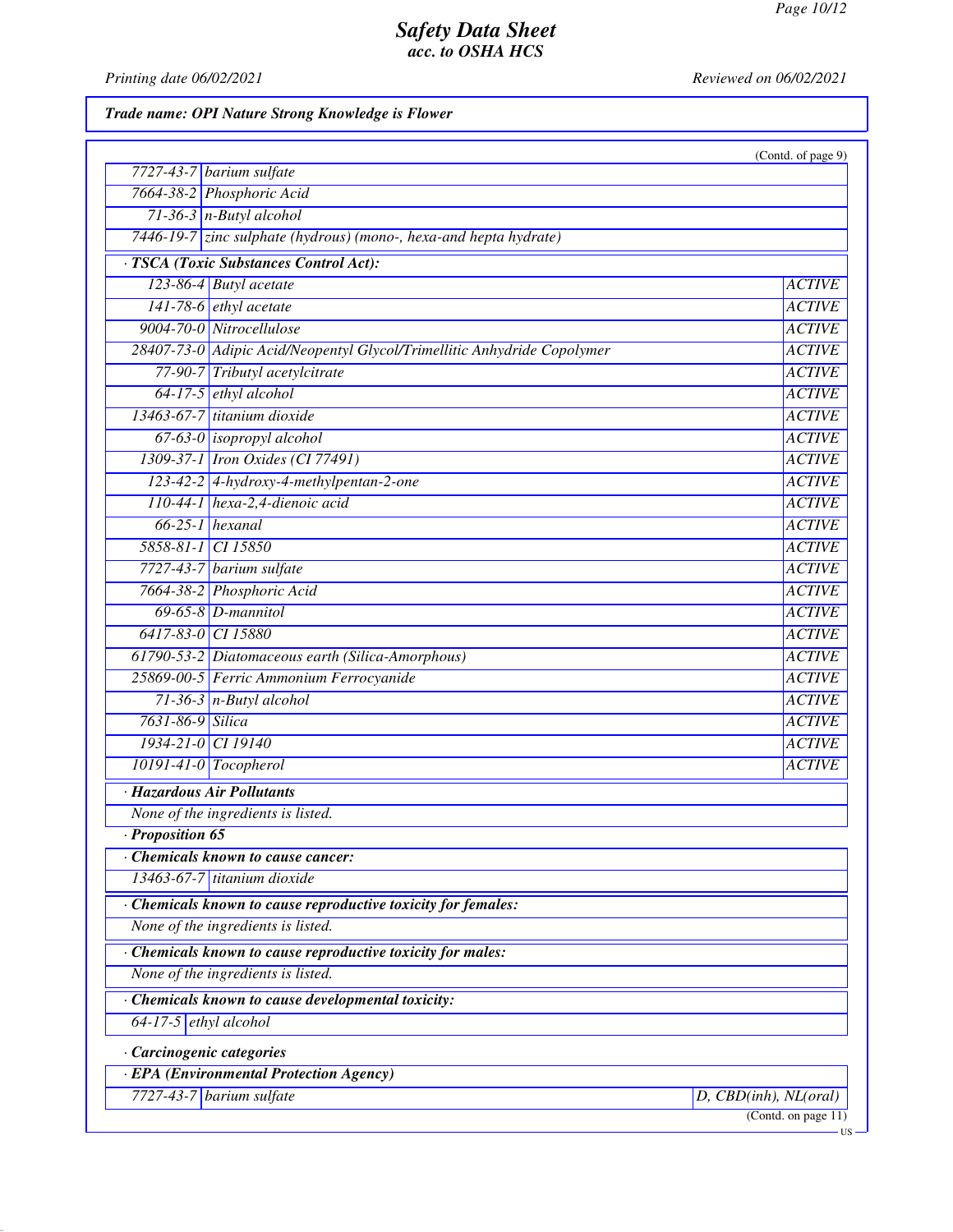*Printing date 06/02/2021 Reviewed on 06/02/2021*

#### *Trade name: OPI Nature Strong Knowledge is Flower*

|                                                                          |                                                                   |          | (Contd. of page $10$ ) |
|--------------------------------------------------------------------------|-------------------------------------------------------------------|----------|------------------------|
|                                                                          | $71-36-3$ n-Butyl alcohol                                         |          |                        |
|                                                                          | 7446-19-7 zinc sulphate (hydrous) (mono-, hexa-and hepta hydrate) | D, I, II |                        |
|                                                                          | TLV (Threshold Limit Value)                                       |          |                        |
|                                                                          | $64-17-5$ ethyl alcohol                                           |          | A3                     |
|                                                                          | $13463-67-7$ titanium dioxide                                     |          | A4                     |
|                                                                          | $67-63-0$ isopropyl alcohol                                       |          | A4                     |
|                                                                          | 1309-37-1 <i>Iron Oxides</i> (CI 77491)                           |          | A4                     |
| $\cdot$ NIOSH-Ca (National Institute for Occupational Safety and Health) |                                                                   |          |                        |

*· GHS label elements The product is classified and labeled according to the Globally Harmonized System (GHS).*

*13463-67-7 titanium dioxide*

*· Hazard pictograms*



*· Signal word Danger*

*· Hazard-determining components of labeling: Butyl acetate ethyl alcohol Adipic Acid/Neopentyl Glycol/Trimellitic Anhydride Copolymer ethyl acetate · Hazard statements Highly flammable liquid and vapor. Causes serious eye irritation. May cause an allergic skin reaction. May cause drowsiness or dizziness. · Precautionary statements Keep away from heat/sparks/open flames/hot surfaces. - No smoking. Ground/bond container and receiving equipment. Use explosion-proof electrical/ventilating/lighting/equipment. Use only non-sparking tools. Take precautionary measures against static discharge. Avoid breathing dust/fume/gas/mist/vapors/spray Wash thoroughly after handling. Use only outdoors or in a well-ventilated area. Contaminated work clothing must not be allowed out of the workplace. Wear protective gloves/protective clothing/eye protection/face protection. If on skin (or hair): Take off immediately all contaminated clothing. Rinse skin with water/shower. IF INHALED: Remove person to fresh air and keep comfortable for breathing. If in eyes: Rinse cautiously with water for several minutes. Remove contact lenses, if present and easy to do. Continue rinsing. Call a poison center/doctor if you feel unwell. Specific treatment (see on this label). If skin irritation or rash occurs: Get medical advice/attention. If eye irritation persists: Get medical advice/attention. Wash contaminated clothing before reuse. In case of fire: Use for extinction: CO2, powder or water spray. Store in a well-ventilated place. Keep container tightly closed. Store in a well-ventilated place. Keep cool.*

(Contd. on page 12)

US